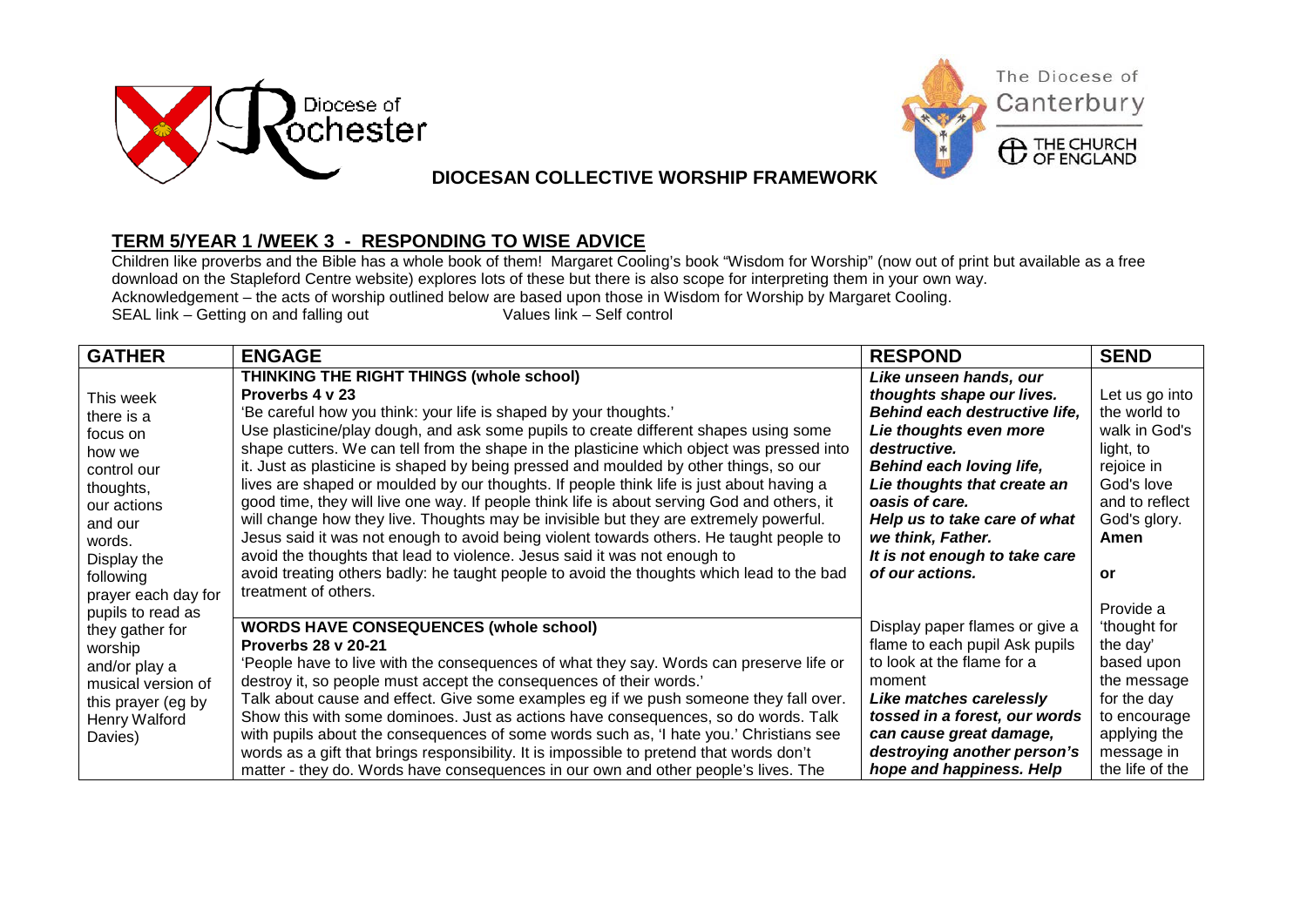



## **DIOCESAN COLLECTIVE WORSHIP FRAMEWORK**

| God be in<br>my head,                                                                                                                                                                     | New Testament writer James likened the tongue to a flame which can start a forest fire<br>(James 3.5). Just as carelessly throwing away a match can have terrible consequences<br>in the form of a forest fire, so careless use of words can create damage in human<br>relationships. Once the words are out, it's hard to take them back a good example                                                                                                                                                                                                                                                                                                                                                                                                                                                                                                                                                                                                                                     | us, Father, to be responsible<br>with our words.                                                                                                                                                                                                                                                                                                                                                                                                                                                                                                                                                                                     | school |
|-------------------------------------------------------------------------------------------------------------------------------------------------------------------------------------------|----------------------------------------------------------------------------------------------------------------------------------------------------------------------------------------------------------------------------------------------------------------------------------------------------------------------------------------------------------------------------------------------------------------------------------------------------------------------------------------------------------------------------------------------------------------------------------------------------------------------------------------------------------------------------------------------------------------------------------------------------------------------------------------------------------------------------------------------------------------------------------------------------------------------------------------------------------------------------------------------|--------------------------------------------------------------------------------------------------------------------------------------------------------------------------------------------------------------------------------------------------------------------------------------------------------------------------------------------------------------------------------------------------------------------------------------------------------------------------------------------------------------------------------------------------------------------------------------------------------------------------------------|--------|
| and in my<br>understanding;<br>God be in<br>my eyes,                                                                                                                                      | getting toothpaste back in a tube. If we do use words wrongly, we need to act quickly to<br>put the situation right. It may be impossible to get toothpaste back into the tube, but it is<br>possible to wipe up the mess afterwards.                                                                                                                                                                                                                                                                                                                                                                                                                                                                                                                                                                                                                                                                                                                                                        | Pupils can hold up a score<br>cards as the prayer is read.<br>1 out of 10. There are times<br>when we all deserve a score                                                                                                                                                                                                                                                                                                                                                                                                                                                                                                            |        |
| and in my<br>looking;<br>God be in<br>my mouth,<br>and in my<br>speaking;<br>God be in<br>my heart,<br>and in my<br>thinking;<br>God be at<br>my end,<br>and at my<br>departing.<br>Amen. | <b>WHOSE OPINIONS REALLY MATTER? (whole school)</b><br>Proverbs 29 v 25<br>'It is unwise to worry about what others think of you - it's safer to trust God'.<br>Talk about Strictly Come Dancing or Dancing on Ice and how the judges award marks<br>out of 10 - make some cards to demonstrate this. In life, there is no panel of experts<br>who can hold up cards to tell people how they are doing: whether their behaviour is good<br>or bad. Describe a few situations to the pupils and ask them to award marks from 1-10.<br>It is right to take notice of trustworthy people when thinking about how to behave, but<br>Christians believe other people's judgements are not enough on their own - they might<br>be wrong. If you only rely on other people to guide you in life, you could end up<br>constantly changing your actions to suit others. Christians believe that what really<br>matters is what God thinks. People should do what is right even if other people do not | of 1. Forgive us when we<br>fail, Lord.<br>5 out of 10. Sometimes we<br>achieve a 5. We try hard,<br>Lord, but know we can<br>improve with your help.<br>10 out of 10. Nobody is<br>perfect, Lord, but we know<br>you rejoice in our progress.<br>Encourage the pupils to give<br>someone an encouraging word<br>this week.<br>Some words to help reflection:<br>Someone else thought I did<br>well today. I thought so<br>too, but I was not sure. I<br>need their 'well done!' I need<br>encouragement to keep<br>trying. Most of all I need<br>your 'well done!' God: it is<br>not enough to rely on my<br>own judgement. I might |        |
|                                                                                                                                                                                           | agree.<br>GOD KNOWS HOW GOOD I AM (key stage or class worship)<br>Proverbs 27 v 2<br>"Let other people tell you how good you are  never do it yourself".<br>Everybody likes praise, it makes us feel appreciated and encourages us. Ask the pupils<br>to read some of the good comments they get in their books. Would it mean much to<br>make up praise and write it yourself? Ask the pupils what they would write in their books<br>if they could. Why does it mean more if someone else writes encouraging comments?<br>Some people spend time praising themselves. They tell everyone how great they are. It<br>is right to be proud of good work or good behaviour, but it is not right to boast. Christians                                                                                                                                                                                                                                                                           |                                                                                                                                                                                                                                                                                                                                                                                                                                                                                                                                                                                                                                      |        |